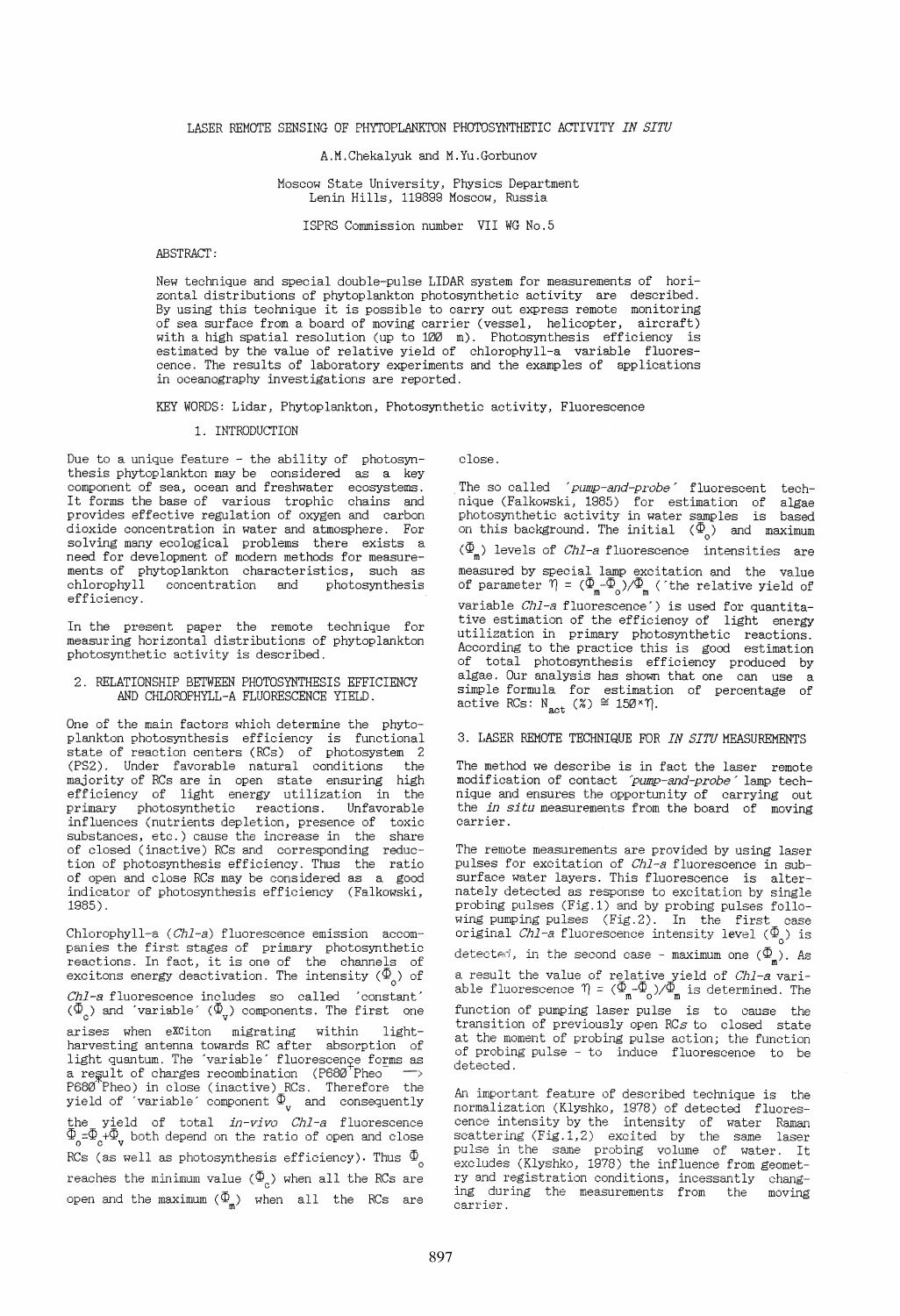

Fig.1 Spectrum of backscattered light from water excited by single laser pulse (excitation  $length 532 nm$ . wave-

# 4. DOUBLE-PULSE SHIPBOARD LIDAR SYSTEM

Block diagram of our modern shipboard fluorescent lidar system is presented in Fig.3. It consists of two pulse YAG:Nd-lasers for water excitation,<br>optical system including optical multichannel optical system including optical multichannel ana- lyzer (OMA) for water response detection and spect- rum analysis and computer for control of the system and data processing. All the components of (excluding turning mirror) are mounted inside laboratory of a research vessel. Laboratory porthole is used for output of laser irradiance and input of backscattered response from the water.

Pulses of the first laser (irradiance wavelength  $-532$  nm; pulse duration  $-10$  ns; pulse power  $-3.5$ 532 nm; pulse duration  $-10$  ns; pulse power  $-1$ MWt) are used as pumping one to cause the transitions of phytoplankton reaction centers to closed state for the measurements of *Chl-a* fluorescence maximum level under probing pulses excitation. The second laser generates probing pulses for phytoplankton (532 nm; 10 ns; 0.5 MWt) fluorescence excitation. The time delay between pumping and probing pulses in double-pulse mode is about  $30-40$   $\mu s$ . Our estimations and field experiments have proved that described pulses parameters ensured required characteristics of irradiance in the upper layers<br>of seawater (down to 2-5 m of depth) if the disof seawater (down to  $2-5$  m of depth) tance from lidar to water surface is about 10-15 m.

The construction of optical system ensures coincidence of pumping and probing beam in the same water volume and collection of backscattered optical response at the input aperture of OMA polychromator. The turning mirror is mounted at falseboard of a vessel. The most important part of detection system is the Optical Multichannel Analyzer (OMA) produced by Princeton Applied Research (EG&G, USA) and intended for spectral analysis of optical response from the water. Outstanding operational



Fig.2 Spectrum of backscattered light from water excited by a probing laser pulse following a pumping one with a delay  $40$   $\mu$ s.



Fig.3 Block diagram of lidar system for remote sensing of phytoplankton photosynthetic activity and chlorophyll-a concentration.

characteristics and reliability of this equipment were tested during more than a dozen expeditions in tough environmental conditions (including tropics and the Antarctic region). The OMA detector gated by 50 ns pulses synchronized with probing laser pulses, so the system is insensitive to natural sunlight illumination of water surface. This technique enabled us to carry out nonstop dayand-night route measurements of more than 1000 km long.

The IBN-compatible computer interfaced with OHA and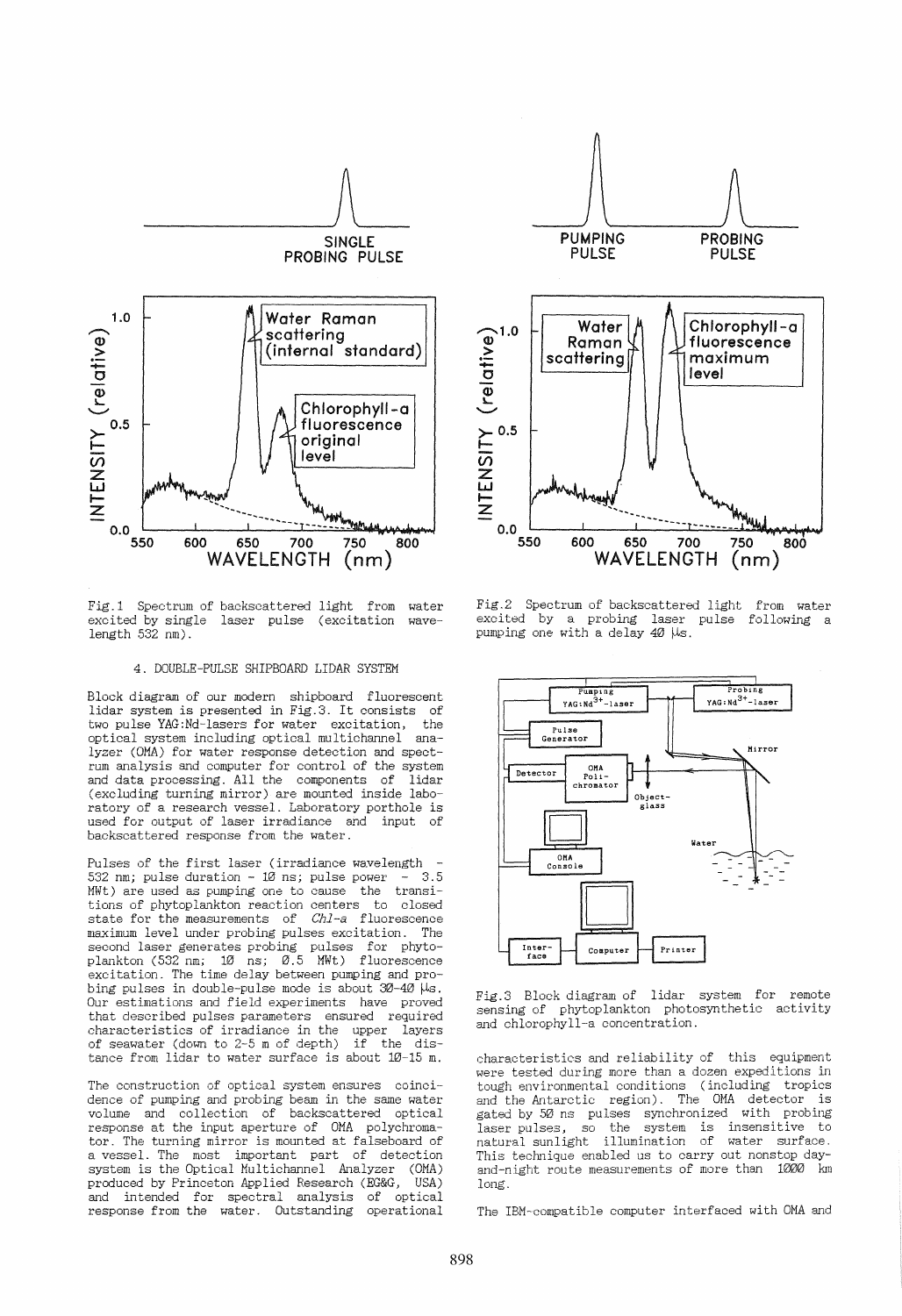

Fig.4 Results of simultaneous laser remote sensing<br>chlorophyll-a fluorescence intensity and phytochlorophyll-a fluorescence intensity and phyto-<br>plankton photosynthetic activity. The Black Sea. plankton photosynthetic activity. The April of 1991.

lasers automatically controls all operations of the lidar system and ensures real-time data processing. Special software was developed to carry out<br>measurements in various modes. Average time measurements in various modes. Average time duration of one measurement circle (lasers water response spectrum accumulation, data processing) is about 20-30 seconds, ensuring horizontal space resolution of about 100-150 m under boat rate of 10 miles per hour. Spectrum accumulation time is<br>usually about 5-10 seconds, so calculated value, of usually about 5-10 seconds, so calculated value of fluorescent parameter  $\Phi$  is averaged over the disfluorescent parameter  $\Phi$  is averaged over the tance of 25-50 m. There exist a possibility to<br>change time period between two consequent measurements to vary the mode of lidar activity depending<br>on detected variability of measured parameter.<br>Thus, by measuring from a moving vessel point by Thus, by measuring from a moving vessel point laser induced fluorescence intensity of water admixtures, it is possible to study not only fine structures of their horizontal distributions but also features of meso- and synoptic scales.

The example of simultaneous lidar route monitoring using double-pulse technique is presented in Fig.4. The measurements were carried out in the Black Sea in 1991. One can note considerable mesoscale variability of both  $Ch1-a$  fluorescence and phytoplankton photosynthetic activity.

# 5. LASER MEASUREMENTS IN THE NORTH-WESTERN ATLANTIC

The first tests of laser method for phytoplankton photosynthetic activity measurements have been photosynthetic activity measurements have been<br>carried out in the spring of 1990 in the Northcarried out in the spring of 1990 in Western Atlantic. As a result we have obtained the valuable information about the character and scales of horizontal variability of the photosynthetic activity and *Chl-a* concentration (Fig.5).

Due to complex hydrobiological situation in the area the values of  $\eta$  varied from 0.2 (low activity, 95% RCs are active) to 0.65 (high activity, 95% RCs are active). The comparison of Fig.5a with Fig.5b can show that the central area of highest photosynthetic activity coincided with position of the powerful and stable anticyclonic ring of synoptic scale. One can see good space correlation between positions of many mesoscale features of photosyn-



Fig.5 The horizontal distribution of phytoplankton photosynthetic activity in subsurface layer (a), dynamic height (b) calculated using hydrological data from  $\overline{\emptyset}$  m up to 2000 m depth and characterizing the flows of water masses, and chlorophyll-a concentration (c). The North-Western Atlantic, May, 1990.